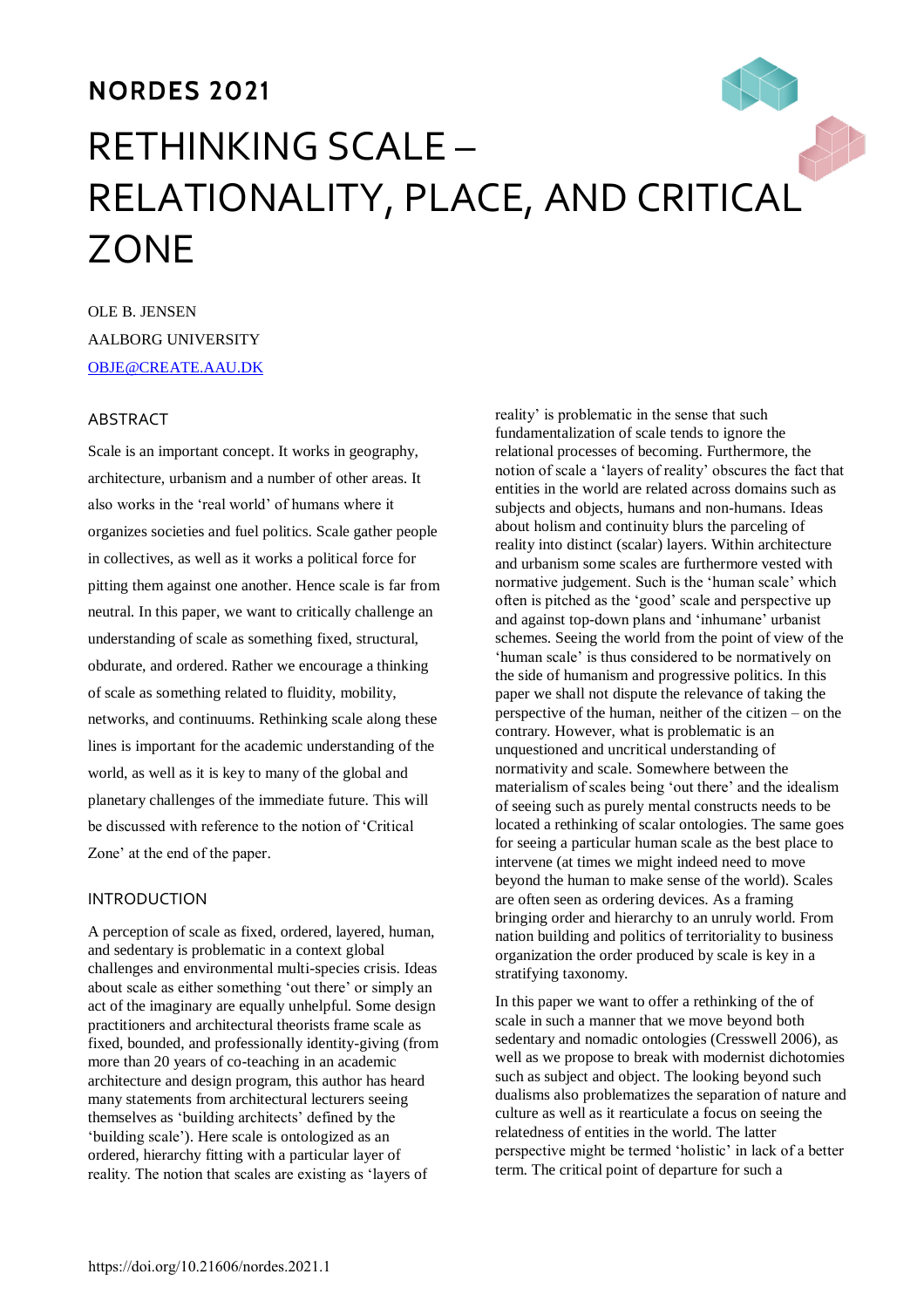rethinking may be located in many places. Hence, the thinking within 'new materialist' discourse may indeed be helpful here (e.g. Bennett 2010; Tønder 2020). Moreover, we may seek inspiration in the works of Bruno Latour (2005) and Tim Ingold (2011) as an attempt to 'blow up' the confinements of scalar fixities. In relation to spaces and human practices the work coming out of the so-called 'mobilites turn' may be equally fruitful. Thinkers such as John Urry (2000), Mimi Sheller (2018) and Tim Cresswell (2006) with their focus on relations and Mobilities are relevant. Working from within the area of the mobilities turn John Urry thought rather critically about the notion of scale. In particular what he termed the 'linear metaphor of scale' (Urry 2003:122). On par with Latour, Urry saw the social sciences being marked by a simplistic and uncritical scalar thinking. One that relied on the linear metaphor of scale as '*stretching from the micro level to the macro level, or from the life world to the system'* (ibid.). Rather, Urry argued, we should apply a metaphor of 'connections' as a substitute for the idea of scale. As Urry, Latour saw the metaphor of scale as something that has 'haunted' social science and which needed to be substituted by a notion of connections and networks (Latour 2006:212).

Scale suggest that there are levels or layers (their ontological status notwithstanding) which means that one way of thinking about scale is to perceive it as a device for subdivision or analytical dissection (Harvey 1996). Thinking about cities and their components may indeed be compared with an act of analytical dissection or subdivision if we for instance start 'breaking it down' into quarters, neighborhoods, streets, blocks, houses etc. Such scalar dissection furthermore lends itself to a political and organizational perspective since we do not only dissect by scalar levels to increase our analytical understanding, but we may also apply the scalar dissections and levels as organizational principles. Hence, spatial organizations related to neighborhood councils, city halls, regional assemblies, national parliaments and even supra-national entities such as the European Union or the United Nations. The two scalar logics of *spatial analysis* and *political organization* may also fuse into a perception of how to solve problems and transformational challenges. This is for example the case when a political challenge is recognized to be addressed at 'more levels' (i.e. scales). Environmental challenges may not adequately be dealt with at local levels only as well as for example the migration crisis needs to be addressed at levels beyond national regulatory frameworks.

#### SIZING UP – SCALE AS SIZE

Within some quarters of social science the idea of society is synonymous with 'large scale'. However, already Georg Simmel was aware that society is not a

'big thing' but rather a complex of myriad associations and interactions. He renounced the classic analogy of society as being like a body with important organs such as brain, heart etc. Rather he spoke of the 'numerous unnamed tissues' that connects the multiple associations (2019:53). So from Simmel and onwards some sociologist has been able to mobilize a critique of society as 'big scale' as well as the distinction between 'micro and macro' sociology. In mainstream social science, scale has, however, become synonymous with size. In the word of Latour:

> 'Whenever we speak of society, we imagine a massive monument or sphere, something like a huge cenotaph … society, no matter how it is construed to be, has to be something large in scale … the problem is that social scientists use scale as one of the many variables they need to set up *before*  doing the study, whereas scale is what actors achieve by *scaling, spacing*, and *contextualizing* each other through the transportation in specific vehicles of some specific traces' (Latour 2005: 183-4, Italics in original)

Latour's position is that 'scale is the actor's own achievement' (p. 184). However, rarely is this accepted since scale tends to be thought of as a 'well-ordered zoom' (ibid.). Scaling within the social sciences are, according to Latour, a way of 'putting things into frame'. Something that is considered disciplinary and scholarly needed in order to bring reality under either control or as an object of knowledge. Latour is not arguing against scalar framings as such, but he problematizes when the effects of scaling are left unacknowledged or un-reflected. The parallel is a 'zoom' attempting to order matters smoothly as a set of Russian dolls. He reminds us that: '*Events are not like tidy racks of clothes in a store. S, M, X, XL labels seam rather confusingly distributed; they wane and wax pretty fast; they shrink or enlarge at lightning speed'* (p. 186). For Latour, the notion of scales within the social science points towards totalizing and ordered representations forgetful of their own blind spots.

According to Herod, the notion of scale was prior to the 1980s pretty much taken for granted within social science (2011:5). However, a heated debate within human geography led to a positioning of scales as either something real and existing in the world, or as a mental framework imposed on the world. This distinction is the key between a 'materialist' and an 'idealist' notion of the ontological status of scale (p. 13). However, in line with the thinking of Latour some started to think about scales as 'topological' rather than as areal units (p. 23), seeing neither the global nor local as nearly as interesting as the intermediary arrangements of networks (Latour 2006). If one extends this interest in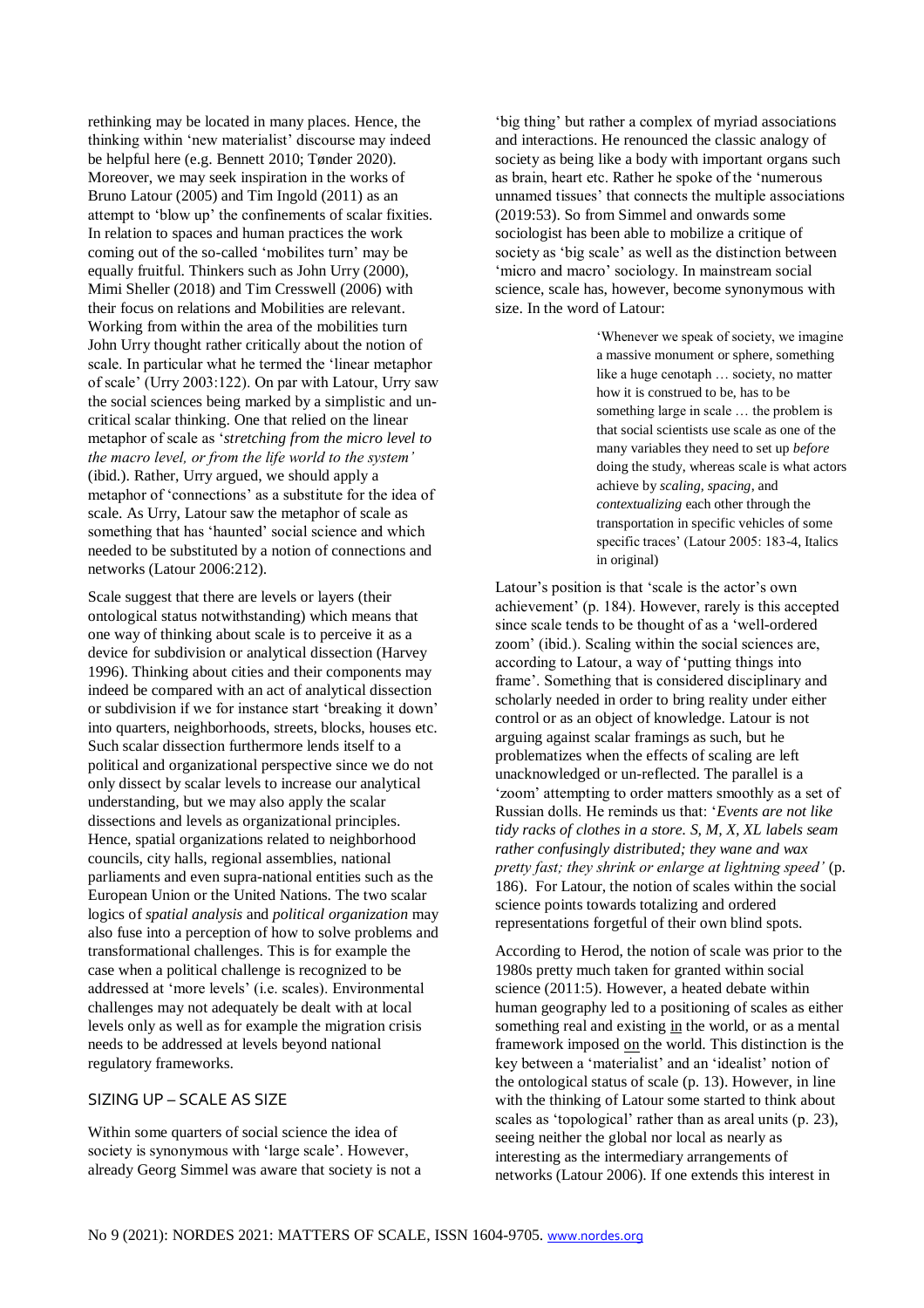the 'continuum of links' across geographies, scale should not only become something which is less fixed and sedentary. It will also need to be understood beyond a mere two-dimensional and plane area. In other words; scales are volumes and hence three-dimensional (this point will be discussed further below). Coming out of the dispute over the ontological status of scale as something either material or mental, Moore took a different standpoint. Rather than choosing one or the other, Moore argued that one had to make a distinction between scale as a 'category of practice' and scale as a 'category of analysis' (Herod 2011:35). Such a so-called 'non-substantial' approach to scale partly seems to acknowledge (in a very pragmatic sense) that scales might 'work' as humans oriented themselves according to these (in politics as in everyday life). Moreover, it lays emphasis on processes and relations as an attempt not to reify scale (p. 37). Bob Jessop and colleagues criticizes a scalar reductionism and essentialism within social science (ibid.). As an outcome of this critical discussion, they used the terms territory, place, scale and network to make a more nuanced placing of scale within the theoretical vocabulary of social science.

## METAPHOR OF SCALE / SCALE AS METAPHOR

Many theoretical concepts may be fruitfully analyzed from the point of view of metaphor. The literature on metaphors is rich and comprehensive so we cannot do this theme full justice. However, scale has been described by numerous metaphors. First of all, we should acknowledge that 'metaphor' means transportation (Herod 2011; Lakoff & Johnson 1980; Rigney 2001; Schön 1993). In essence, metaphor is about 'understanding and experiencing one kind of thing in terms of another' (Lakoff & Jonhson 1980:5). So a metaphor 'transports' meaning from one semantic domain or context to another. This we know from poetry and arts, but in our everyday life metaphors are prevalent (ibid.). The concept of scale drives its meaning from Latin and hence the notion of 'scala' has led 'stairs' to be one of the predominant metaphorical references (Herod 2011:15). Seen metaphorically 'scale as stairs' then refers both to taxonomy and order, as well as to hierarchy.

We find a number of different scalar metaphors; ladders, music scales, concentric circles, 'Russian dolls', tree roots, earthworm burrows, and spider webs to mention a few (Herod 2011:45-56). Herod and Wright argues that a central dispute related to scale within human geography is whether scale is a material feature that can be 'seen' in the landscape, or if they are an arbitrary mental device enabling making sense of the world (2002:5). The dispute over the ontological status of the notion of scale within geography has pitched a set of materialist against idealist assumptions.

According to Herod and Wright, the ontological dispute and the competing metaphors for scale has led to a third key feature related to the discussion of scale within human geography, namely that of the 'politics of actually producing scale' (ibid.). More metaphors are, however, within the interpretative horizon of the notion of scale. One such example is the notion of scale as within music where one will find a particular set of tonal intervals as being the defining characteristics of specific scales. Again we see a systematic device that orders particular elements within a structure (however, this time with a sense of dynamics and temporality as its root). However, as we shall see other metaphors have been entering the scalar discussion (networks, meshworks, rhizzomes etc.). Metaphors that signify less structure and fixity, and more openness and processorientation.

#### THE NORMATIVITY OF 'THE HUMAN SCALE'

Within architecture and urbanism the notion of the 'human scale' has more than a descriptive ring to it. From writers as diverse as Steen Eiler Rasmussen (1959) over Jane Jacobs (1961) to Jan Gehl (1996) the notion of a 'human scale' has not only to do with size and proportion, but also with an idea of human values or of taking into consideration the experiences and life conditions of humans. The criticism of modern urban planning with large-scale infrastructures and city-wide systems let to the perspective of the 'human-centered' architecture and planning. Taking the position of the human has to do with seeing the designed and 'made' world from the point of view of the human body with its sensorial capacities, as well as it has to do with ideas about human flourishing and humanistic values. This is a complex history that we cannot do justice here. However, the position of Jan Gehl and since his studio 'Gehl Architects' have been one of the most predominant advocates for the 'human scale' so here we shall mainly reference their work and thoughts. In the book '*Soft City – Building Density for Everyday Life*' published by the studio, the position of an urban design with point of departure in the 'human scale' is put forward:

> 'Human Scale in general terms means dimensions rooted in the human senses and behavior, resulting in smaller built components and lower heights. In particular, it means designing with attention to the experience at eye level, including appealing to sensory stimuli, and using dimensions that relate to the human body' (Sim 2019:220)

There is much reason to have sympathy for this approach. Recognizing the positionality of soft bodies and limited sensory capacities (which actually should be the way in which we perceive ourselves as species) do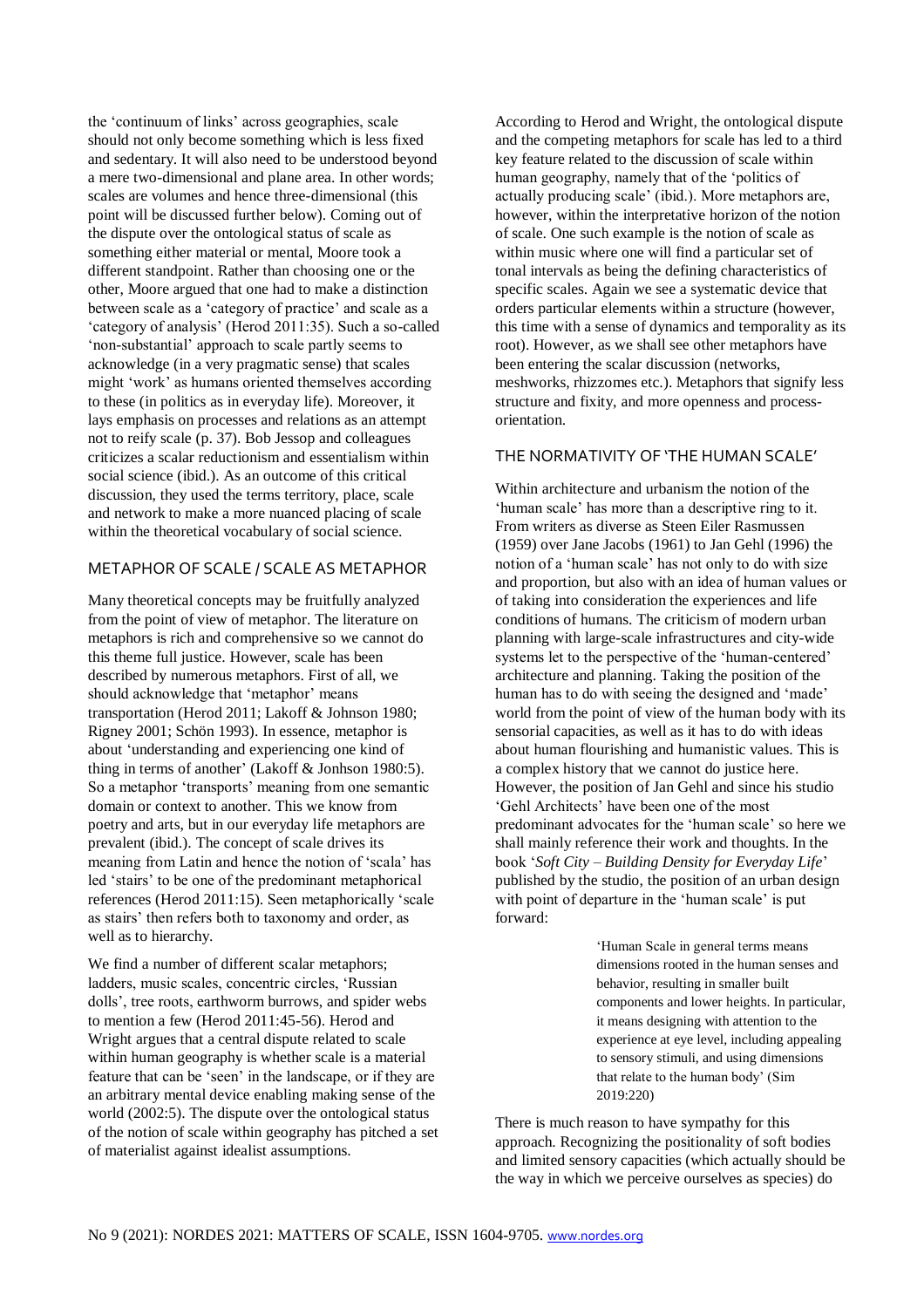require building and designing things with empathy (Fjalland & Samson 2019; Veselova 2019). Much design, architecture and urbanism seem to disregard these ideas and the critique of master plans, rational topdown schemes, and mega-structures are easily connected to a progressive bottom-up type of 'everyday urbanism' (Chase et al. 1999). Both Jacobs (1961) and Gehl (1996) have laid the foundation for a critique of architecture and urbanism beyond the human scale. It is, however, perhaps too easy to follow this advocacy for a normative conception of the human scale. Questions of wider societal goods, practicalities of thinking across larger scales, and the critical and reflective understanding of locality and smallness as something potentially also regressive, dismissive and exclusionary needs to be looked into as well. Balancing the understanding requires not taking the human scale as the only perspective. So even though the critical-normative attempt to think scale progressively is valued, we would argue for a more 'progressive sense of place' (Massey 1994). One that also acknowledge the planetary background to human practices, architecture and urban design (Latour & Weibel 2020).

The Dutch enfant terrible of architecture, Rem Koolhaas published the 1344-pages long book '*S, M, L, XL'* in 1995. Together with Bruce Mau he gave an account of some contributions from his studio 'Office for Metropolitan Architecture' (OMA). The book recognizes architecture as a 'chaotic adventure' seeing the scalar ordering as a viable way to organize the material (Koolhaas & Mau 1995:xix). The idea would be to present projects and ideas according to size as the only organizing principle, with 'no connective tissue'. Besides organizing architectural projects according to scale (here defined a size), the book in itself is claimed to have an 'epic scale' (ibid.). The 'big-ness' of the book clearly served as a PR stunt raising urbanists and architect's interest across the world. Here we are not engaging in the content, simply taking this as an interesting example of how scale (as size) may work as an attempt to impose some level of narrative hierarchy to the practices and thoughts of an architectural studio. On a meta level the scale of the book signified the multi-scalar dimension of architectural thinking and urbanism. In particular there is an essay in the book dedicated to '*Bigness or the problem of Large*' (ibid, p. 495). The essay is written in the upbeat tone as is wellknown form Koolhaas' architectural writings, and in it he boldly state that:

> 'Bigness no longer needs the city: it competes with the city; it represents the city; it pre-empts the city; or better still, it *is* the city. If urbanism generates potential and architecture exploits it, Bigness enlists the generosity of urbanism against the meanness of architecture. Bigness = urbanism vs. architecture' (ibid., p. 515, italic in original)

It is hard to say what Koolhaas precisely means here and the polyvalent vagueness of his statements has grown to become a watermark of his writings. One interpretation of this book, and of the problem of bigness in particular, is that there is a blurring of the scales that used to be defining characteristics for a division line between architecture and urbanism. In a frenzy dynamic of technology and Capital Koolhaas witnessed a bold and cynical 'tabula rasa urbanism' sweeping over the globe. From Singapore and Asian leapfrogging urban agglomerations, to the questioning of new beginnings and abolitions of European 'heritage', Koolhaas' scalar provocations re-ordered the order of scale in architecture.

## PLACE – A CRITICAL 'WINDOW' INTO SCALE

The dispute between a sedentary and nomad perception (or ontology) of places that has been described in the literature (e.g. Cresswell 2006; Kolb 2008) may serve as a 'window' into scalar discussions. Thinking about places as either fixed and bounded, or open and relational draws lines into underpinning ideas about relations to place, definition of sites and identities of belonging. Sedentary conceptions of place such as the ones advocated by Sennett (1994) or Nordberg-Schulz (1971) draws on phenomenological and conservative ideas that point towards equally fixed and sedentary notions of scale. In opposition hereto, nomad ontologies of place draws on ideas of flows, movement and nonessential place attachment as in Deleuze & Guattari, (1987/ 2003) or Natter & Jones (1997).

However, somewhere between these two poles lies a perception of place that is relational, open, and processoriented (Jensen 2009). Proponents for this middle ground are thinkers such as Massey with her notion of a 'progressive sense of place' (1994), but also Cresswell (2006) and David Kolb (2008) give voice to a place thinking connected to relations and mobilities. The ways in which the interconnectedness of places and increasing interdependence of mobility and immobility of humans, information, vehicles, data, information, goods etc. materializes suggest that a notion of scale might be helpful and relevant, but only if it has the capacity to embrace openness, fluids, relations, processes without installing foundational, sedentary principles of fixity and order. Places are interrelated and their qualities are a matter of their relational couplings. This means that scale needs to be understood as open, process-oriented, and relational.

The notion of a mobility-oriented and relational sense of place infers that scales are open and continuous rather than fixed and hierarchical. Such an understanding furthermore connects to a different way of thinking about centrality and networks. This has in the Mobilities literature been described as the 'proximity-connectivity nexus' (Jensen 2013). What this means is, that the ways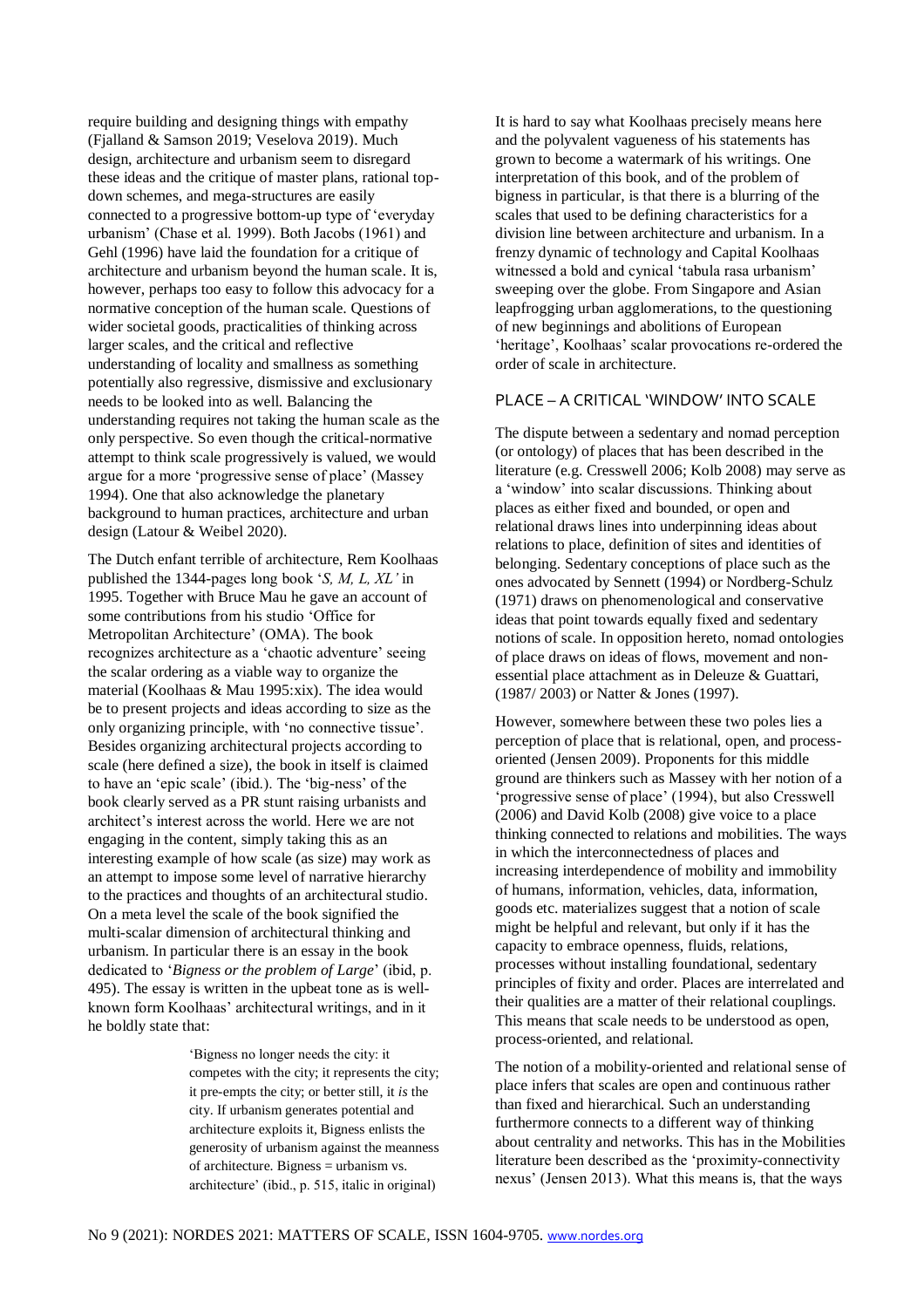in which connectivity and proximity becomes meaningful for social action and interaction has transformed radically in the aftermath of global network technology and infrastructural development. Being copresent was a pre-condition for interaction and trade in a traditional barter economy and hence also a condition for the sedentary and hierarchical understanding of scale. Cities and city states was organized and ranked in scalar systems of centrality. Later with the advent of modern infrastructure centrality was still a matter of fixed locations in scalar systems ('Central Place Theory' was one such conceptualization, Herod 2011:102). Centrality still has to do with being close to particular resources and infrastructures, but with the advent of globalization and digital media technology the ways in which scalar ordering stand out looks very different. 'Being close to' (proximity) is still important for some activities, but increasingly 'being connected to' becomes more and more central. What is taking place is a reconfiguring of the nexus between proximity and connectivity, and this process renders a sedentary, hierarchical and fixed notion of place (and scale) rather imprecise as a description of the present condition. This development is not eradicating the notion of scale, but as with the notion of place it requires a different conceptualization and understanding. One that opens up towards relations, networks, Mobilities and processes. The openness of scales is a consequence of the reconfiguration of the proximity-connectivity nexus, and leads to a reconfiguration of notions such as centrality and de-centrality. We might want to think about a 'new centrality' in recognition of the importance of connecting scales to open processes, relations and Mobilities. Understanding such new centrality requires a rethinking of old scalar ontologies. In an analysis of mobile situations in the city, Jensen explains how the networked urbanism in the contemporary city is a testament to a rethinking of scale:

> 'It is a situation where the fixed hierarchy of global and local becomes blurred and the notion of 'scale' becomes more a question of mediation, networked selection and Mobilities … The key point being that in the heterogeneous model proximity is defined by selective and filtered mediation' (Jensen 2013:126)

The notion of a reconfiguration of place in the light of contemporary network technologies and infrastructures requires not only rethinking in terms of theories an concepts, but also an ethnographic approach to realize how scales cross and interfere. Castells was aware of this issue back in the mid-2000s:

> 'The analysis of networked spatial mobility is another frontier for the new theory of urbanism. To explore it in terms that would not be solely descriptive we need new

concepts. The connection between networks and places has to be understood in a variable geometry of these connections … we can build on an ethnographic tradition … But here again speed, complexity, and planetary reach of the transportation system have changed the scale and meaning of these issues. Furthermore, the key reminder is that we move physically while staying put in our electronic connections. We carry flows and move across places' (Castells 2005:54)

And even earlier on, Henri Lefebvre noticed that social space has such a 'hypercomplexity' (p. 88) that ideas of a fixed 'local' scale has to be abolished in the quest for understanding how scales are more related to movements, connections, and flows.

## 'TO SCALE' – PROCESSES OF BECOMING AND DOING

The political organization of territories and spaces has been connected to a 'politics of scale' (Brenner et al. 2003), in which the nation state in particular has been seen as an agent for re-thinking and re-scaling the political organization of territory. Moreover, the emergence of supra-national entities such as the European Union has given reason to explore how scales are not just nested and ordered layers, but relational and power-laden dynamics (Jensen & Richardson 2004). Cities, regions, nation states and beyond – the European Union has been conceptualized as a multi-scalar field of politics where different policies and interests are articulated. Within political science and geography such re-scaling means:

> 'The continual production and reproduction of scale expresses the social as much as the geographical contest to establish boundaries between different places, locations and sites of experience. The making of place implies the production of scale in so far as places are made different from each other: scale is the criterion of difference not so much between places as between different kinds of places' (Smith 1993:99)

Lefebvre spoke about a 'stratified morphology' as his way of conceptualizing the relations between scalar spaces such as the room, the hut, the farm, the village, the city, the area, and the state (Lefebvre 1997:45). According to Lefebvre, such scalar logics meant both an ordering as well as he saw it as a precondition for establishing a 'science of space' (ibid.). Within the study of politics and states, scale has been identified as both a troubled but also an important concept (Brenner et al. 2003). The ways in which processes of territoriality and identity-formation connects to scale has been subject to analysis in relation to politics. So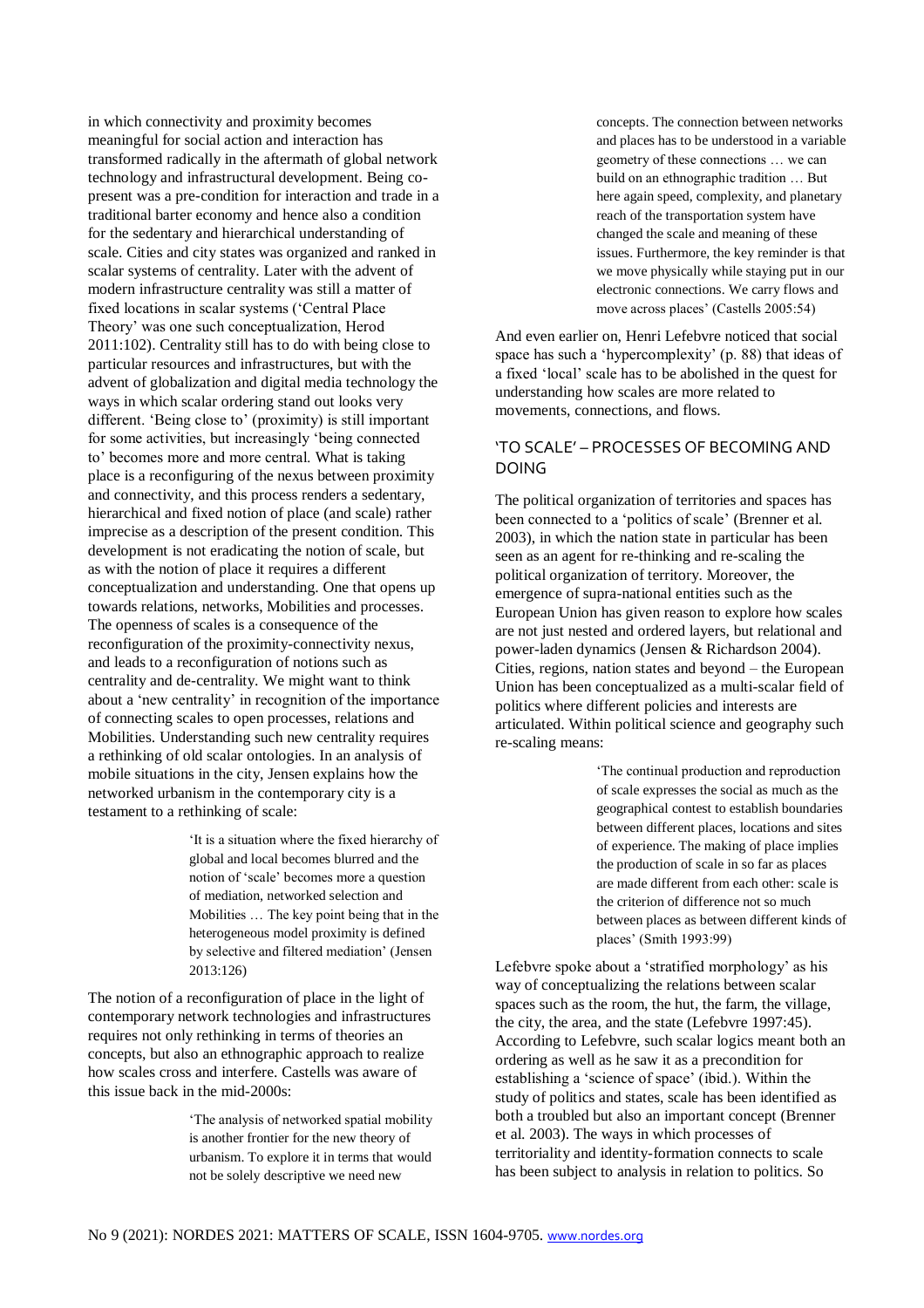has the meaning and importance of borders and regions as vehicles for socio-spatial identity formation and territoriality (Jensen & Richardson 2004).

#### RETHINKING SCALE

The scalar imaginary from geography has been predominantly fixed and layered. However, more recent studies influenced by Actor-Network-Theory has problematized such a layered, hierarchical and fixed scalar ontology (Latham & McCormack 2010). Through a critique of traditional sedentary, fixed and hierarchical notions of scale within geography Latham and McCormack sees a danger is conflating the abstract concept and representation of the world (here scale) with the reality of the world. Far from being a neutral abstraction, scale may indeed become generative and thus shape and affect the world is supposed to 'mirror' (p. 67). Even though the notion of scale is criticized Latham and McCormack recognize the value and attraction of the term as an important concept to 'grasp and think through the qualities of space' (ibid). Scale, they say, need still to be part of the geographical vocabulary. So instead of dismissing the notion of scale ANT-inspired research should recognize that networks and connections should 'be followed' across scales, but also that affective and 'sensed scalar qualities' needs to be accounted for (ibid.). The notion of scale is thus kept alive, however corrected with an emphasis on relations, affects and atmospheres. In a similar attempt to apply ANT to urban studies Smith argues that scale needs to be critically re-conceptualized as a reflection of networks and movements taking place over continuums (2010:75). The appeal made by Smith to 'forget scale, follow networks' (p. 82) might stand as a slogan for the more radical type of such scalar rethinking (Smith is, however, more dismissive of the whole notion of scale than Latham and McCormack is).

British geographer Nigel Thrift puts the case a bit sharply, but addresses the problem of scale quite head on:

> '… I never really understood scale and I still don't. One of the problem you get into if you decide that there are scales is that you start allocating things to one scale or another, to one territory or another. Once you start doing that you almost predetermine the conclusions in ways which are really quite problematic. They are problematic in terms of the distinctions you use: big or small, flow or static, all these kinds of distinctions. Once you start using scale you start to foreground conclusions … For me, it is a term I can do without' (Thrift 2010:117)

Furthermore, scale is not only a question of size and reach:

'… it is also about how resonant affects move and circulate between closely packed bodies moving together and differently. And the intensity of scale is also a matter of duration: not just a matter of how long an event lasts, but of how the temporality of an event registers differently in moving bodies' (Latham & McCormack 2010:67)

From these discussions, we want to point towards the specific situation and the ways in which we inhabit various infrastructural systems, landscapes and technologies with our bodies. Instead of seeing the body as 'the local' the networked technologies and the urban infrastructures discussed so far points towards understanding bodies as enacted in assemblages of infrastructures and materialities across geographies. Furthermore, this in ways that renders the idea of fixed and sedentary scales obsolete and problematic. In an argument for the value of Actor-Network-Theory to urban studies, Farias states that sites are not defined by spatial boundaries or scales, but rather processes, linkages and networked relations. In other words:

> 'Space, scale and time are rather multiply enacted and assembled at concrete local sites where concrete actors shape time-space dynamics in various ways, producing thereby different geographies of association' (Farias 2010:6)

The recent post-colonial and 'multiverse' thinking as articulated by Escobar (2018) and Cadena & Blaser (2018) is also a case of critically rethinking a multiscalar and hybrid perspective. This way of thinking points towards an 'ontology of encounters and becoming'. It is a conceptualization disregarding the fixities of local-global scaling, that rather takes point of departure in processes, fluids, fluxes, and moments of encounters (Amin & Thrift 2002:30).

## CRITIAL ZONE AS MATTER OF SCALE

From the point of a relational and process-oriented sense of scale we might take our rethinking of scale towards the political. Increasingly, we see challenges with climate, inequality, migration, and environment that supersede many of the scalar fixities of the modern world. As Latour argues, the planetary reach of contemporary challenges moves beyond scale as we realize that there is 'no outside' (Latour 2018). The previous discussion drawing on geography and Mobilities research suggests that process-oriented, mobility-focused and fluid scalar conceptions are relevant. However, the pressing political issues and matters of concern not only transcends scale in a traditional sense. They also animate the need for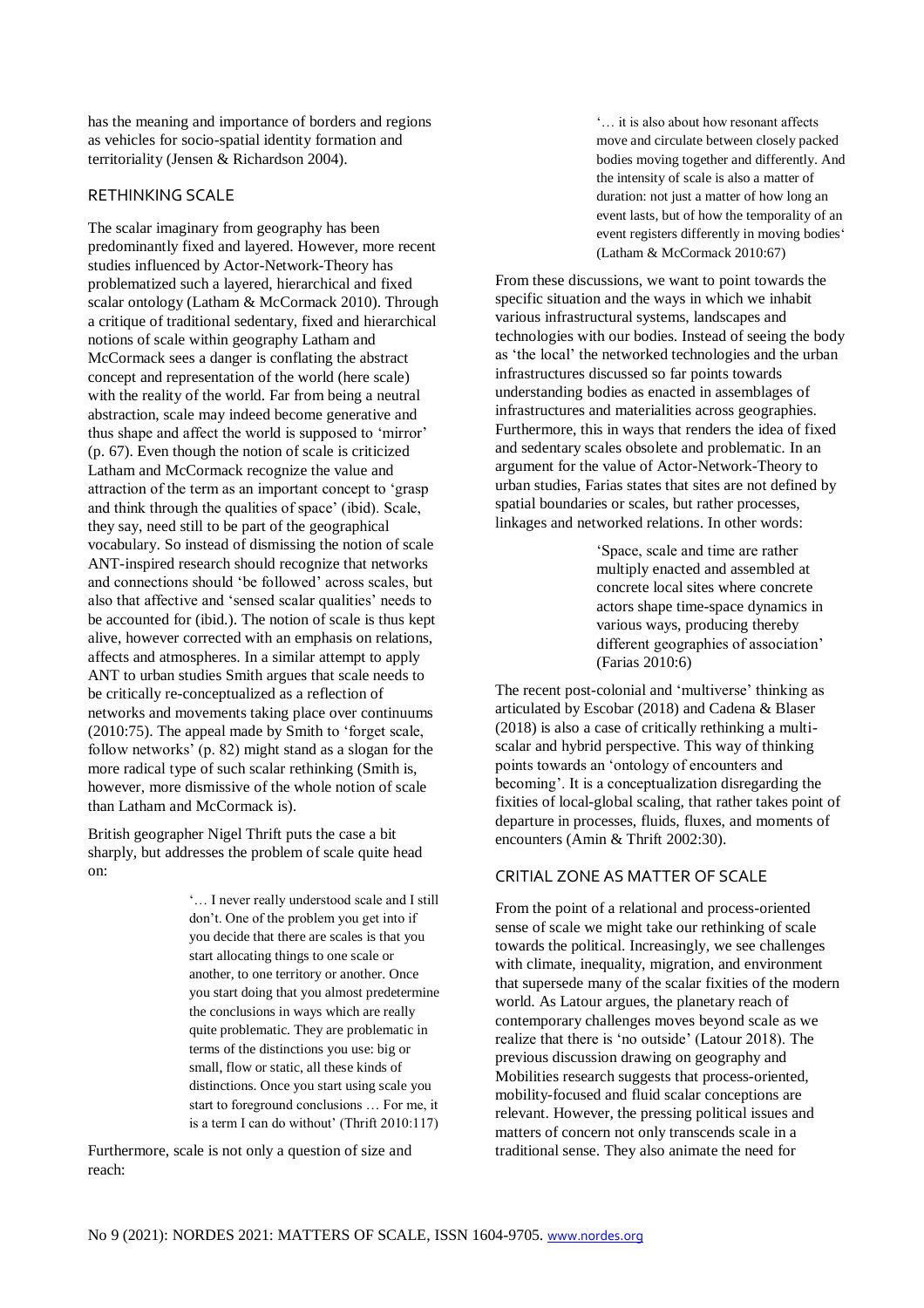thinking through a new political ecology of the 'Critical Zone' (Latour & Weibel 2020).

The notion of critical zone refers to different earth science disciplines and their collaboration and holistic effort to understand the complex interplay between what in modern times was known as culture and nature (Latour 2006). In the words of Szweszynski the critical zone is:

> '… the near surface layer of the Earth where most living things reside … this region of the Earth's extended body is a complex, dense world, filled and folded, crowed with entities and processes, movements and transformation, activity and signs, whose powers and conditions of existence are hard or impossible to disentangle' (Szerszynski 2020:344)

Gaillardet argues, that we do not live on Earth but on a 'thin film, barely visible on a planetary view' (2020:122). The critical zone is one of the most important, complex and fragile 'interfaces of the planet … functioning at different scales' (p. 123):

> 'The concept of a Critical Zone does not set up an opposition between humans and nature or between living and non-living states. It refers to a system, which we still have difficulties naming and representing that is anchored locally, and orchestrated by biochemical cycles in which living organisms including humans are agents, among others (Gaillardet 2020:127)

The notion of critical zone is an attempt to articulate and comprehend what might be termed 'territorial metabolism' (p. 129), which require a rethinking of scale.

The earth science's focus on a 'zone' critical to life on this planet problematizes sedentary scalar politics and points to new and networked relationships. The interdisciplinary and multi-scalar (or cross-scalar) endeavor basically aims at offering a more viable perspective on the co-existence of humans and nonhumans on the planet. Critical zone thinking explores the ecologies of materials and matter that enables life and sustains various lifeforms on planet Earth. According to Latour such knowledge becomes pertinent if we are to 'land safely' as he terms it (2018), and extend 'care for the planet' beyond humans (Veselova 2091).

The critical zones of planetary existence are beyond fixed and sedentary scales. They are volumes and 'life spaces' of human and non-human lifeforms whose interdependence only slowly are emerging on our political radar. A planetary scale for a planetary set of

challenges seems obvious, but instead of distanced judgements and abstract solutions, we are 'in it'. The art of figuring out 'how to land' (i.e. survive as species in a manner respectful to the planet and its living species) requires not only fluid, volumetric, multi-scalar thinking. It requires politics close to the matter of concern:

> 'Instead of trying to indicate a distance from the situations that require judgement, it points to the effort of gaining a *new proximity* with the situations we have to live in. The logic of *critical proximity* is what this book [Critical Zone] is about' (Latour & Weibel 2020:9, italics in original)

The increasing concern with the material conditions of planetary existence requires a politics of critical proximity as much as it requires a set of global solutions. Elsewhere, Latour has made a point of stressing that the urgent matters of concern increasingly relates to territory and soil (2018). The politics of the ground, the soil, and the earth are the urgent matters of concern (Latour 2020). Here, nested hierarchies of fixed scales for political institutions or territorial identity will lead us nowhere.

The critique of scale as fixed and flat needs to be countered by a sense of relational connectivity that moves continuously across volumes of relevance. Hence, the figure of 'Critical Zone' becomes a vital source of inspiration to think of human activities in their relations to ecologies that contains the underground, the surface level, as well as the atmosphere above. Designing for a sustainable future in light of this means that architects, urbanists, and designers should be aware of the interdependencies of what they might think of as separate parcels of reality (bodies, artefacts, buildings, cities, landscapes, regions, and nations). The notion of 'Critical Zone' is not only reminding us of complex interdependencies moving beyond human and nonhuman, nature and culture. It also means that the volumetric dimension of the world invites to a rethinking of scales as something dynamic and continuous. Regardless if one designs artefacts, buildings, or cities being critically aware of the 'holistic' interconnectedness is vital. 'Critical Zone' thinking is one potential vehicle for doing so.

#### CONCLUDING REMARKS

Let us end on the note that scale is troubled – but still relevant! There are academic disputes over the concept's ontological status where things still are in process. However, there is also everyday life actions and practices in the mundane realms where a more or less traditional concept of scalar fixities and order still works to give meaning to the world. Moreover, much politics and planning seem to be based upon sedentary,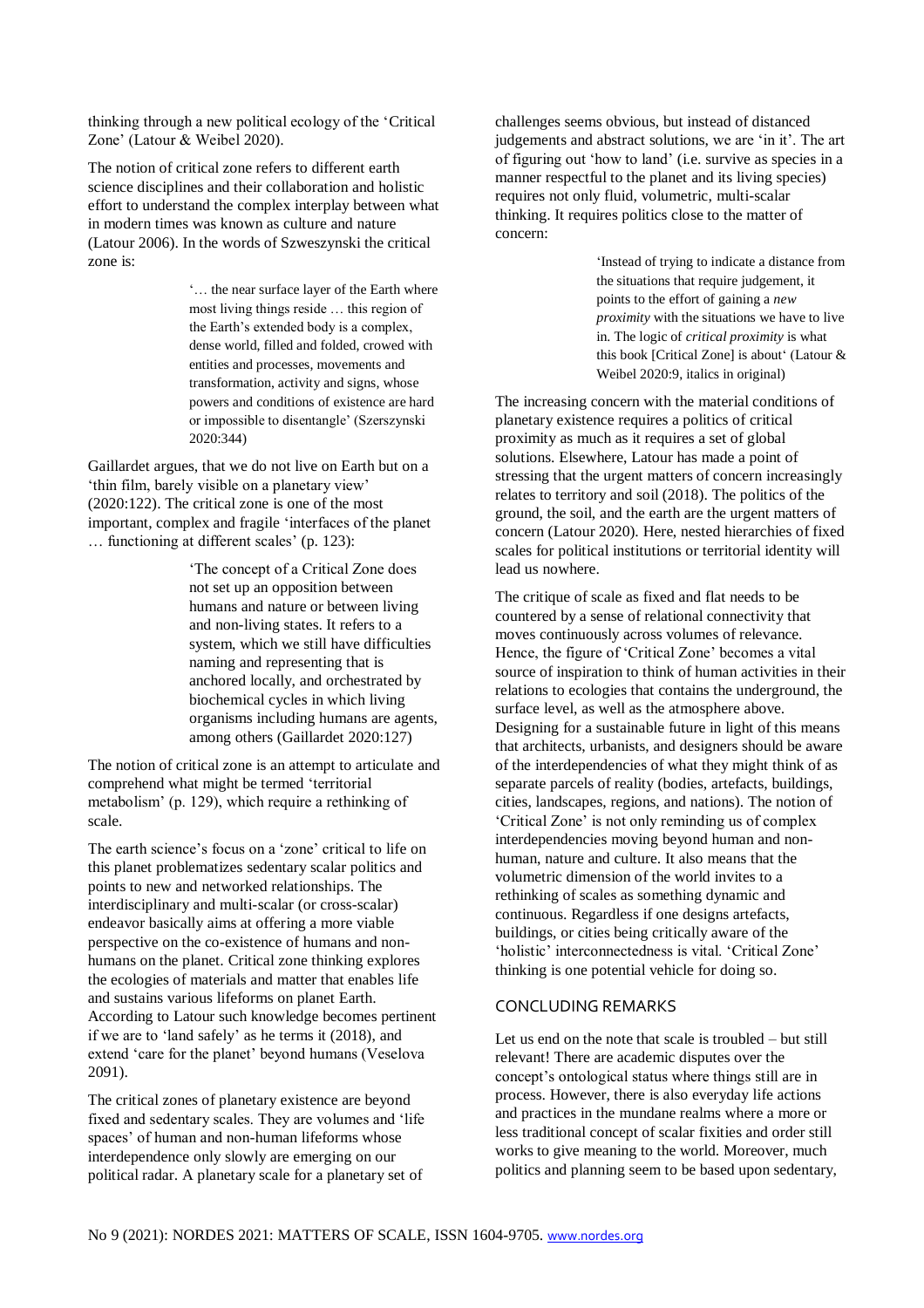fixed and hierarchical notions of scale. This, however, does not mean that there is no reason to rethink scale. But it means that theoretical as well as empirical work still needs to be carried out in order to create more coherent frameworks of open-ended, process-oriented, relational and Mobilities-focusing senses of scale. What we are arguing for is not scale as ontological structure 'out there' (sedentary materialism), nor scale as conceptual grid and mental structure (idealism), but rather scale seen as a continuum of relational Mobilities. We might think of scale as a much more volatile and 'plastic' feature of the world.

From the discussion in this paper we want to advocate an approach to scale that recognizes it as an important but also troubled concept that often has been taken hostage by political agendas and regressive forces. Instead of abandoning the concept, we would rather attempt to rethink it in the light of this discussion. This means to think of scale as:

- related to a relational- and mobility-oriented sense of place
- a phenomenon working continuously across geographies and spaces
- non-sedentary and non-foundational
- relevant to ethnographies of situated accounts and explorations
- relevant to situational understandings that sees the body not as 'the local', but as an articulated node in a continuum of geographies
- matter of concerns that connects different geographies in a continuum rendering an 'outside' perspective on politics obsolete
- spatial and social dimensions of planetary reach that must include all species and soils, volumes and surfaces

It is useful to rethink scale with an eye to the distinction between the materialist and idealist discussion presented in the opening of this paper. What we advocate here is a pragmatic and reflective position that instead of insisting on scale as either a material reality, or a mental imaginary treats it as both! Somewhat similar to the famous gestalt drawing from Rubin where the spectator either see a vase or two faces in profile. We propose to rethink scale in such a pragmatic manner that it becomes useful for design, urbanism and architecture as a 'gestalt' that at times may relate to geographical hierarchies and spatial borders, and at other times to mental relations and imaginaries. This, however, can only be done if one accepts a rethinking that moves beyond the sedentary and fixed ideas of scales as ontologically material structures out in the world. This idea needs to be critically rethought.

### REFERENCES

Amin, A. & N. Thrift (2002) *Cities. Reimagining the* 

*Urban*, Cambridge: Polity

- Bennett, J. (2010) *Vibrant Materialities. A political Ecology of Things*, Durham: Duke University Press
- Brenner, N., B. Jessop, M. Jones and G. Macleod (eds). (2003) *State/Space*, Oxford: Blackwell
- Cadena, M and M. Blaser (eds.) (2018) *A World of Many Worlds*, Durham: Duke University Press

Castells, M. (2005) 'Space of Flows, Space of Places: Materials for a Theory of Urbanism in the Information Age', in B. Sanyal (ed.) *Comparative Planning Cultures*, London: Routledge, pp. 45-63

- Chase, J., Crawford, M. and Kaliski, J. (eds.) (1999) *Everyday Urbanism*. New York: The Monacelli Press
- Cresswell, T. (2006) *On the Move. Mobility in the Modern Western World*, London: Routledge
- Deleuze, G. & F. Guattari (1987/2003) *A Thousand Plateaus. Capitalism and Schizophrenia*, London: Continuum
- Escobar, A. (2018) *Designs for the Pluriverse. Radical Interdependence, Autonomy and the Making of Worlds*, Durham: Duke University Press
- Farias, I. (2010) Introduction: Decentering the object of urban studies, in I. Farias and T. Bender (eds.) (2010) *Urban Assemblages. How Actor-Network-Theory Changes Urban Studies*, London: Routledge, pp. 1-24
- Fjalland, E. L. P. & K. Samson (2019) *Reparative Practices: Invitations from Mundane Urban Ecologies*, No. 8 (2019): NORDES 2019: Who Cares?, ISSN 1604-9705, Espoo, Finland
- Gaillardet, J. (2020) The Critical Zone, A Buffer Zone, the Human Habitat, in in Latour, B. and P. Weiel (eds.) (2020) *Critical Zones. The Science and Politics of Landing on Earth*, Cambridge Mass.: MIT Press, pp. 122-129
- Gehl, J. (1996) *Livet mellem husene. Udeaktiviteter og udemiljøer*, København: Arkitektens Forlag
- Harvey, D. (1996) *Justice, nature and the geography of difference*, Oxford: Blackwell
- Herod, A. (2011) *Scale*, London: Routledge
- Herod, A and M. W. Wright (eds.) (2002) *Geographies of Power. Placing Scale*, Oxford: Blackwell
- Ingold, T. (2011) *Being Alive. Essays on Movement, Knowledge, and Description*, London: Routledge
- Jacob, J. (1961) *The Death and Life of Great American Cities*, New York: Vintage Books
- Jensen, O. B. (2009) Flows of Meaning, cultures of movement: urban mobility as meaningful everyday